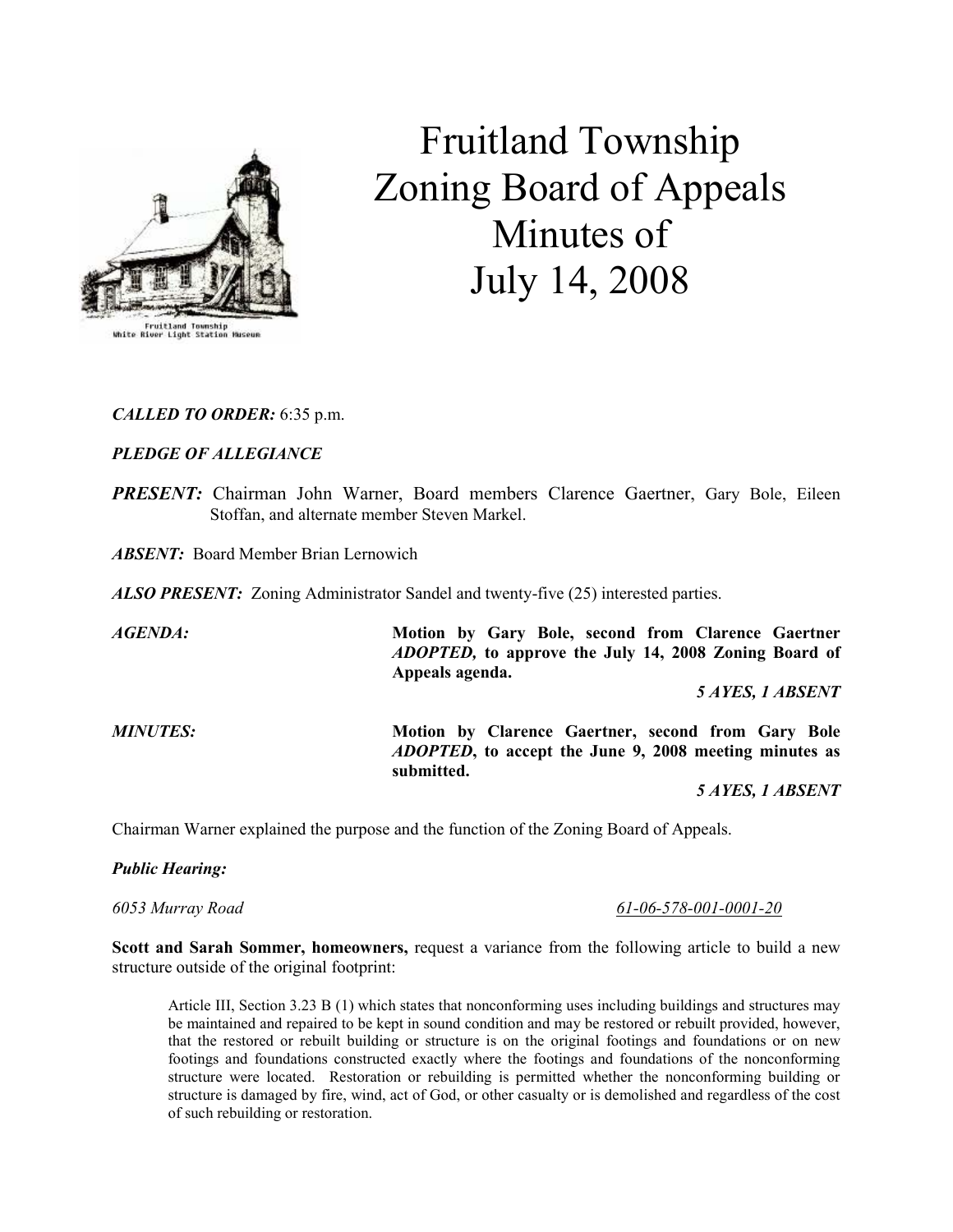## Correspondence:

- Warner, Norcross & Judd Letter from William C. Fulkerson dated May 20, 2008, opposes variance.
- Sylvan Beach Resort Company- Letter from Jack Tukey dated February 6, 2008, supports variance.
- Letter from William E. Hohmeyer, Soils & Structures to Ms. Nancy Book dated December 4, 2007 recommending augercast/H pile with wood lagging as an appropriate method to pile drive.
- Dorothy Brewer, 6049 Murray Road, supporting variance.
- Margaret Dilley and Katherine Davis, 6035 Murray Road, letter dated June 11, 2008 supporting variance.
- Letter from William C. Fulkerson, Warner Norcross & Judd to Ms. Nancy Cuncannan, Michigan Department of Environmental Quality dated May 5, 2008, opposing variance.
- Warner, Norcross & Judd Letter from William C. Fulkerson dated June 25, 2008, opposes variance.
- Tom Hartz, 6067 Murray Road, letter dated July 14, 2008, opposes variance.

# Public Hearing opened at 6:41 p.m.

Scott Sommer, homeowner, stated that due to the age of the cottage which was built at the turn of the century, major restoration is required. Because of the degree of disrepair, the homeowner feels that a new structure would be the best solution. Mr. Sommer stated that he did receive approval from the Sylvan Beach Resort Company. The homeowner seeks variance to move the porch one (1) foot to line up approximately with other neighboring cottages, and to square off the back of the cottage, increasing square footage to meet Fruitland Township's minimum requirement. Mr. Sommer stated that the DEQ has approved his request. The homeowner proposes using SIP construction and sheet pile as the earth retention method.

Chairman Warner asked the homeowner if the property was located in the Critical Dunes area, and Mr. Sommer replied that it is in the Critical Dunes area and that the DEQ permit acknowledges that.

### Public Comment:

Nancy Lilly, 6039 Murray Road – Clarified that the lake frontage west of the cottage is owned by the Sylvan Beach Association and that approval for the project was granted by Sylvan Beach Association Building Committee. Ms. Lilly also stated her approval of the variance request.

Oscar Brewer, 6049 Murray Road- Stated that he is approximately 6-8 feet from the applicant, and that he approves of the project.

Irene Pierson, Sylvan Beach Board Member/Modifications Committee Member- Stated that the board did approve of the project with recommendation that the back of the cottage be "squared off". Ms. Pierson also stated that it would be the responsibility of the homeowner to repair any damage done to the roads, landscaping, etc.

Chris Meyer, Warner, Norcross & Judd- Stated that he is representing Nancy Book, 6057 Murray Road. Mr. Meyer stated his client's objection to adding a basement and expanding beyond the original footprint. Mr. Meyer stated that closing in the porch would adversely affect the view of Ms. Book. He also opposes expanding beyond the footprint due to the fact that the DEQ approved rebuilding "within the footprint of the cottage to be removed". Mr. Meyer also stated that the Soils & Structures report recommends use of the augercast/H pile wall with wood lagging as an alternative, rather than sheet pile as an earth retention method. He expressed concern that the proposed method could cause harm to the foundation of Ms. Book's cottage.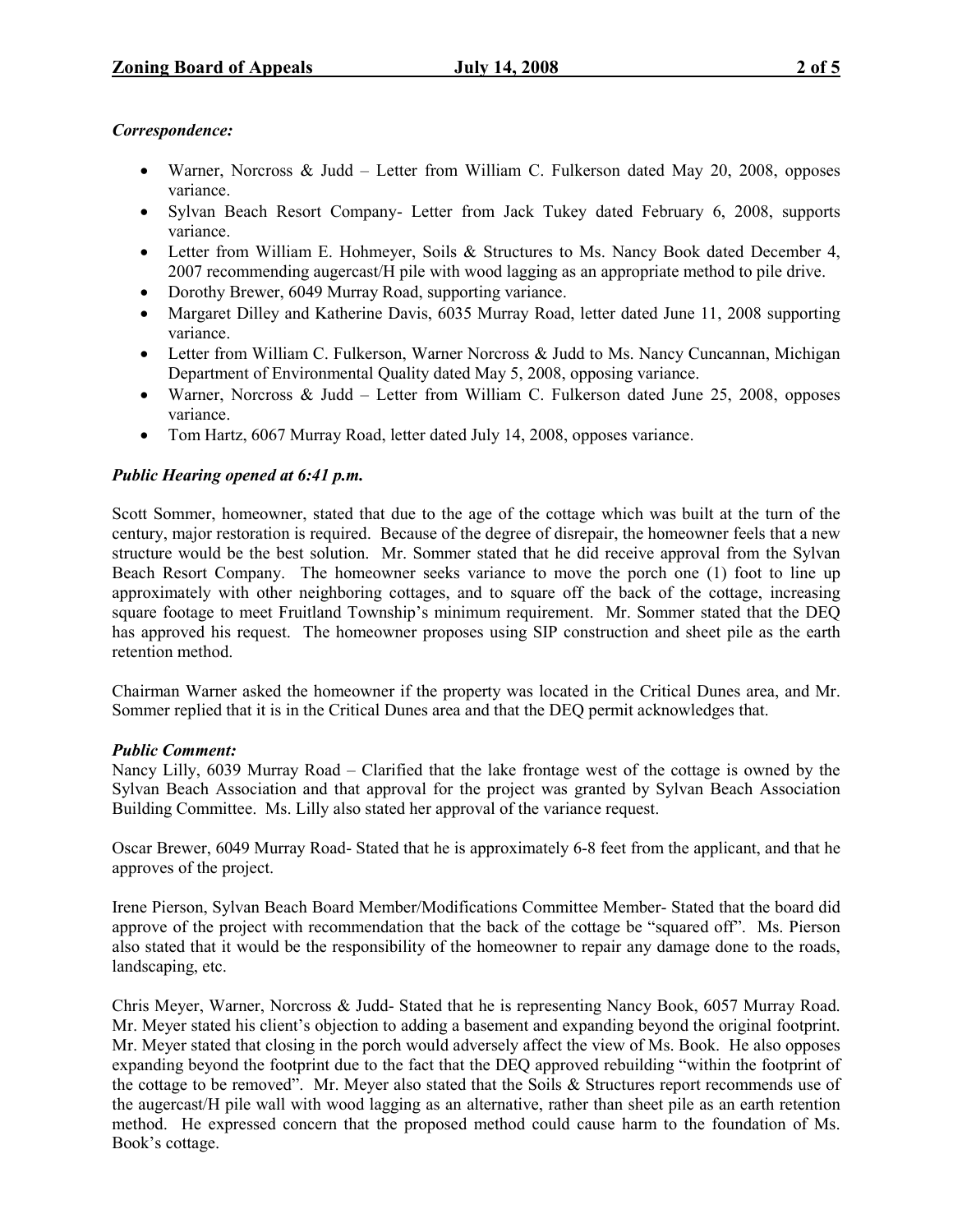Mike Brewer, 6049 Murray- Expressed approval for the project.

Scott Sommer, homeowner, stated that he would be willing to screen in the porch rather than use glass, and would agree to a crawl space under the porch and a full basement only under the main structure. Mr. Sommer also stated that he would be willing to use the augercast/H pile wall with wood lagging method as recommended by Soils & Structures.

Dorothy Brewer, 6049 Murray Road- expressed approval for the project, and has no objection to a second floor.

Chris Meyer, Warner, Norcross & Judd- Stated that his client, Ms. Book, does not object to the second floor.

### Public Hearing closed at 7:42 p.m.

### Board Comments:

Board member Stoffan clarified that according to Fruitland Township's Zoning Ordinances, adding a basement within the original footprint is allowed, as agreed upon at the Zoning Board of Appeals meeting on May 12, 2008.

Board member Markel stated that he had visited the site, and personally does not feel that the neighbor's views will be obstructed by the proposed structure. He stated that squaring off the back will make the building size conforming according to Fruitland Township's minimum square footage requirement.

Don Sandel, Zoning Administrator clarified that although the square footage would be resolved, the lot size coverage and setbacks would still be considered nonconforming.

Board member Bole stated that he has no problem with the squaring off of the back of the cottage. His main concerns are creating a closed in porch, adding a basement under the porch, and expanding forward by one (1) foot.

Board member Markel stated that if the applicant is willing to screen in the porch rather than use glass, and not add a basement under the porch, he is in support of the project conforming with the minimum square footage requirements. Board member Markel stated that if these stipulations were met, he would support the variance.

Chairman Warner stated that no matter what the Zoning Board of Appeals decides, the DEQ will be the higher authority. Chairman Warner urged the applicant to approach the DEQ for clarification of wording on DEQ permit which states "within the footprint of the cottage to be removed" although the prints submitted to the DEQ show the new structure is outside of the original footprint.

> Motion by Steven Markel, second from Clarence Gaertner, ADOPTED, to grant variance as submitted to Scott and Sarah Sommer, 6053 Murray Road, parcel #61-06-578-001- 0001-20, from Article III, Section 3.23 B (1) with the stipulations that all DEQ conditions are met, there is not a basement under the porch, the porch is screened, and the soil retention method used for basement excavation shall employ augercast/H pile walls with wood lagging as recommended by Soils & Structures.

> Roll Call: BOLE – NAY, Warner – NAY, Gaertner – AYE, Stoffan – AYE, MARKEL – AYE.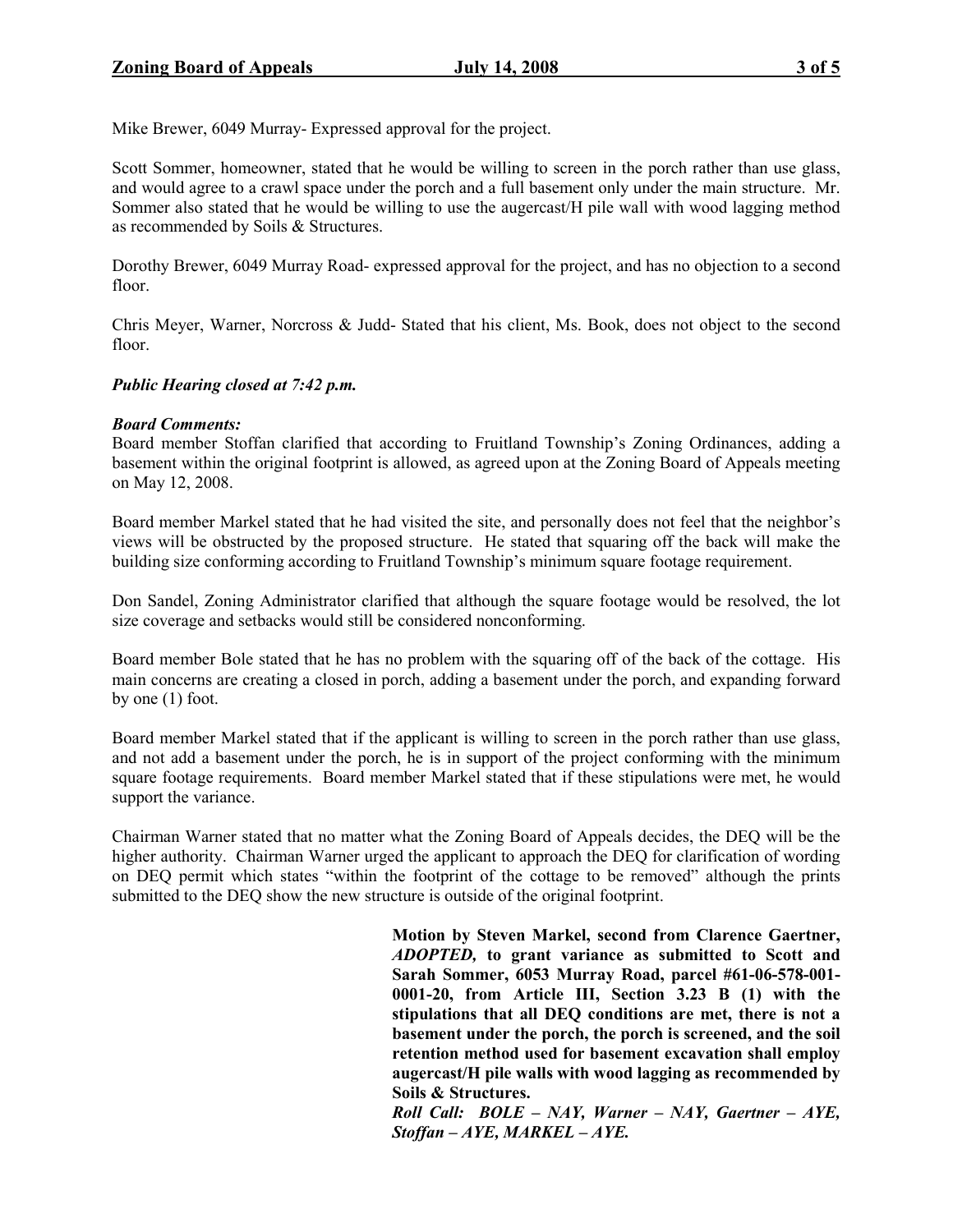# 3 AYES, 2 NAYS, 1 ABSENT

Chairman Warner informed Scott Sommer, homeowner, that he has 180 days to begin the project. Homeowner asked if an extension may be requested if necessary, due to the fact he must ask for clarification from the DEQ on permit wording. Chairman Warner stated that the applicant may apply for an extension, but he urges the applicant to approach the DEQ as soon as possible.

### 5623 Murray Road 61-06-665-000-0010-00

Norman Dodds, applicant for Gerald and Elizabeth Gill, homeowners, requests a variance from the following article to build a new structure outside of the original footprint:

Article III, Section 3.23 B (1) which states that nonconforming uses including buildings and structures may be maintained and repaired to be kept in sound condition and may be restored or rebuilt provided, however, that the restored or rebuilt building or structure is on the original footings and foundations or on new footings and foundations constructed exactly where the footings and foundations of the nonconforming structure were located. Restoration or rebuilding is permitted whether the nonconforming building or structure is damaged by fire, wind, act of God, or other casualty or is demolished and regardless of the cost of such rebuilding or restoration.

### Correspondence:

- Thomas and Roberta Hook, 5631 Murray Road, supporting variance.
- Phil and Maryl Hook, 5627 Murray Road, letter dated July 8, 2008, opposing variance.
- Kyle and Mike Esh, 5627 ½ Murray Road , letter dated July 14, 2008, opposing variance.
- Jane and Lee Gardner, 5625 Murray Road, letter dated July 14, 2008, opposing variance.

### Public Hearing opened at 8:14 p.m.

Norman Dodds, applicant for Gerald and Elizabeth Gill, homeowners, submitted a modified drawing for the Board's review. Mr. Dodds stated that he does have DEQ approval for building within the original footprint, and will apply for a modified permit pending the decision of the Zoning Board of Appeals. Mr. Dodds also stated that the Gill family is willing to perform a redescription of property lines with the neighboring property owned by Mr. Gill's father in order to increase property size and conform with required setbacks. Mr. Dodds stated that the proposed project will increase the functionality for an increasing family size.

### Public Comment:

Gail Donovan, 5629 Murray Road – Stated that she would like to see the planned house moved back in line with neighboring house and expressed concern over obstruction of view. Ms. Donovan submitted pictures for the Board to review at this time.

Jane Gardner, 5625 Murray Road- Submitted pictures and a letter of correspondence for the review of the board stating opposition to proposed variance. Ms. Gardner expressed concern over the increase of obstruction of view for her residence. Ms. Gardner also believes approval of the variance request will increase nonconformance due to the presence of two structures and inability to meet setbacks. She stated objection to an increase of square footage of existing building and other alterations without permits over the years. Ms. Gardner also stated that she would like to see the planned house moved back in line with neighboring house and meet setbacks.